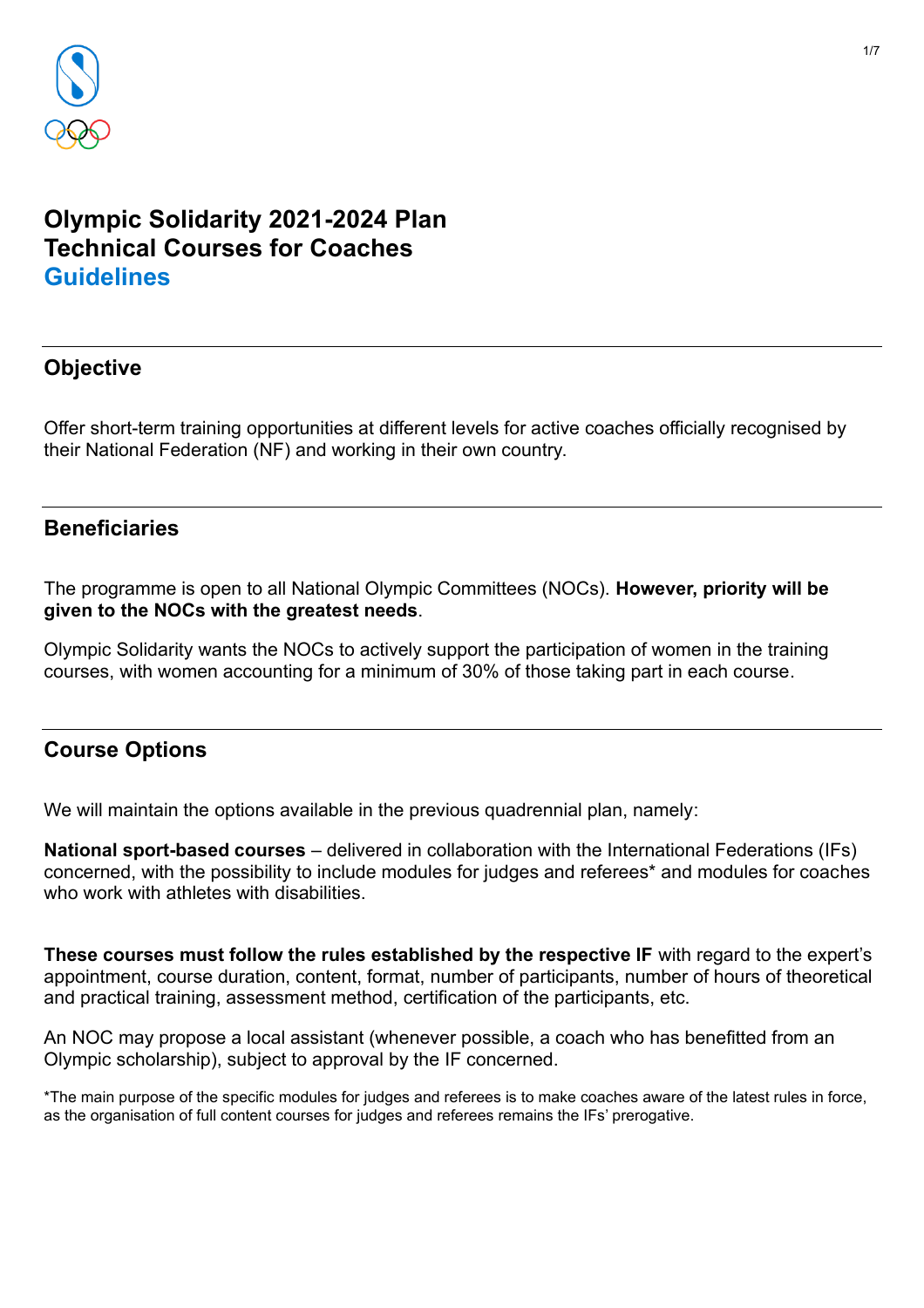### **A limited number of regional sports-based courses** – identified and proposed by Ifs

After an evaluation of the various courses already organised in a specific sport in a particular region/continent and depending on the results obtained by the participants, an IF may propose that a regional course be held. In such a case, Olympic Solidarity will approach the NOC of the country concerned and ask it to organise this regional training course. The NOC has the liberty to decide whether or not to organise the proposed course.

### **Courses specifically aimed at female coaches** – in addition to the quota

To encourage more women to become coaches, an additional budget may be allocated to NOCs that submit a request to organise a technical course targeting female participants only.

### **Educators' training** – sport based

These courses are meant to enable NOCs to educate coaches so that they can not only coach their athletes, but also teach their fellow coaches. In principle, the experts will be appointed by an IF in line with the approved content, where applicable.

#### **Courses in physical conditioning Multisport courses**

NOCs may also organise courses in physical conditioning or multisport training courses focusing on a specific topic (e.g. training planning, mental preparation, nutrition, etc.). In such cases, the experts will be appointed by an IF or by the International Council for Coaching Excellence (ICCE), in line with the approved content.

### **New options available:**

### **Courses for coach developers**

In today's coaching environment, coach developers play a key role in different learning situations, and bring significant expertise in the learning process to enhance coaching effectiveness and, ultimately, the benefits that athletes and sport participants receive from high-quality coaches. These coach developers can also help with the first steps towards creating a project of Development of the National Coach Education and Sport System (DNCESS) and identifying future coach educators who may also benefit from Olympic Solidarity scholarship opportunities. The experts will be appointed by the ICCE in line with the approved content.

### **ICECP national courses**

These courses, developed by the United States Olympic and Paralympic Committee (USOPC) and the University of Delaware (UDEL), are meant to enable NOCs to establish a programme of coaching education courses in their respective countries. They will include a core sports sciences and coaching leadership education curriculum delivered virtually and through in-person practical sessions, facilitated by International Coaching Enrichment Certificate Program (ICECP) graduates.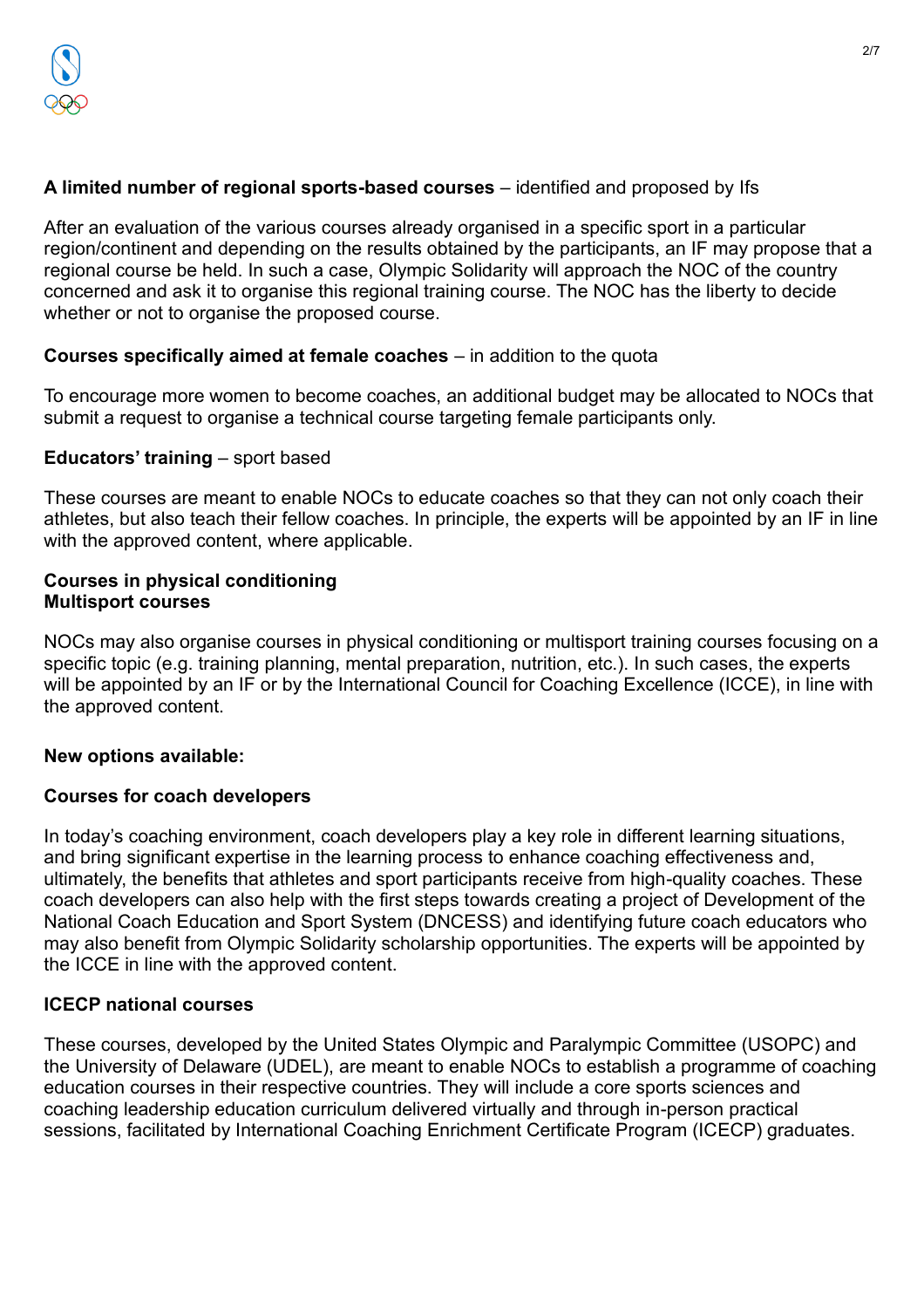### **Diagnostic multisport short-term activities**

The objective of this type of course is to support weak NOCs in formulating a coherent coach education action plan with clear sports objectives and priorities. These projects can be guided by existing coach education frameworks from other NOCs and/or robust coach education associations. Information on the direct partners and option availability will be provided during the first quarter of 2021.

Regardless of the option chosen, the technical courses also represent an opportunity for NOCs/IFs to raise awareness among their coaches on the following topics (non-exhaustive list):

- Athlete safeguarding (PHAS prevention of harassment/bullying and abuse in sport)
- Anti-doping and protecting clean athletes
- Preventing manipulation of competitions
- Gender equality, diversity and inclusion
- Prevention of injuries (physical and mental)
- Sustainability
- First aid and cardiopulmonary resuscitation (CPR)
- Safety and security component
- Nutrition
- Strength training

Olympic Solidarity advises NOCs/IFs to keep up to date with the latest policies/rules in force regarding the above and further disseminate them to their coaches.

## **External Partners**

Olympic Solidarity works closely with the IFs of sports on the Olympic programme (including the four new sports on the programme for the Olympic Games Paris 2024), with our network of partners and with the ICCE, the USOPC, UDEL and the ASOIF Sports Development and Education Group (ASDEG).

## **Four-year Planning**

In principle, Olympic Solidarity will allocate a maximum of 10 courses per NOC throughout the fouryear period. Additional training courses may be considered depending on the specific needs of the NOCs and the programme budget availability.

NOCs are encouraged to plan their activities on the basis of a strategic plan with concrete objectives for the training of their coaches over the four-year period. As such, the courses will have to be prioritised, following a logical structure which takes into account the different levels and needs, as well as the technical and financial planning for the entire plan.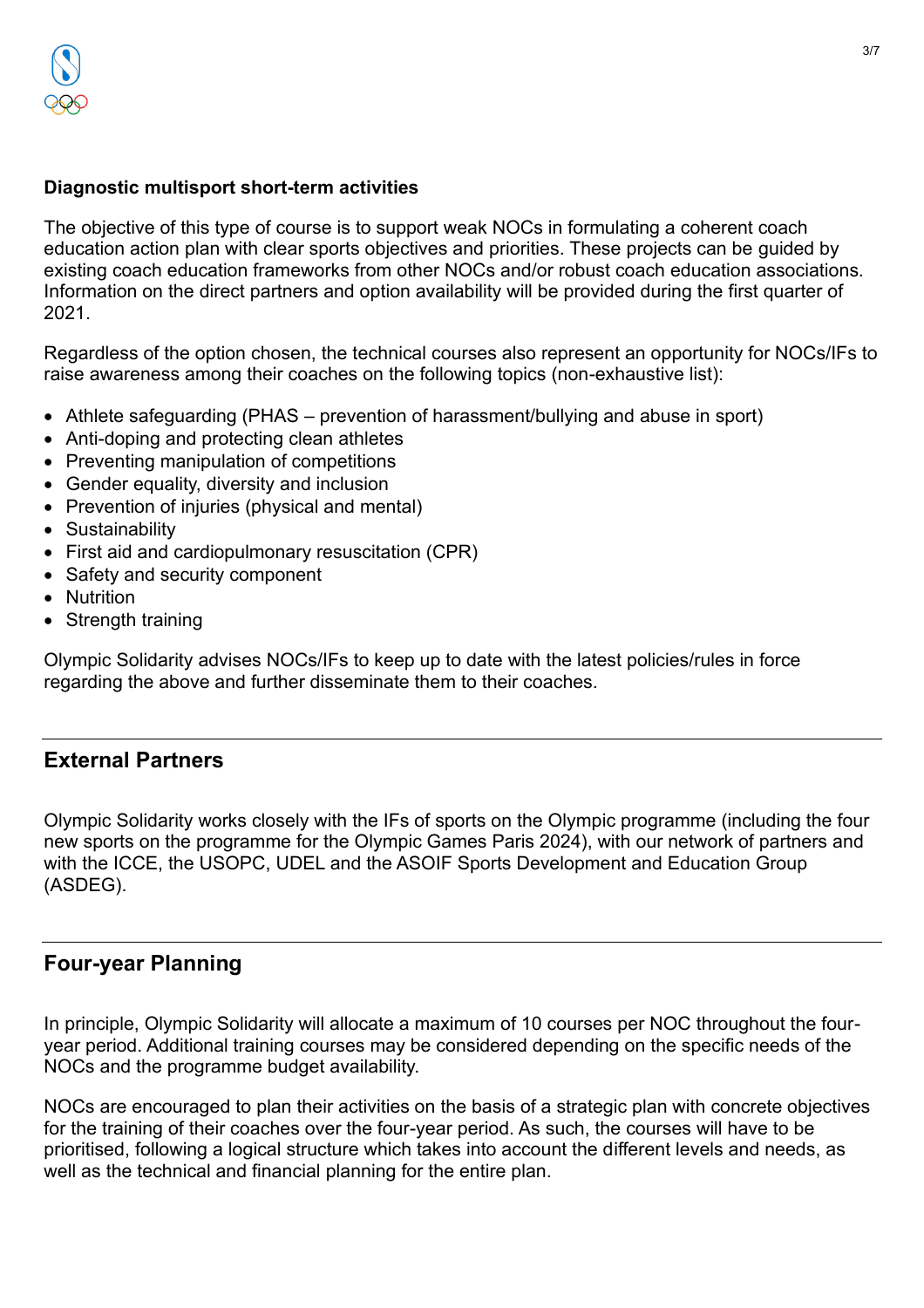

## **Financial Conditions**

The budget allocated to this programme for the 2021-2024 quadrennial plan is USD 15,000,000.

Each NOC has access to a total budget of USD 80,000 over the four-year period, for the organisation of up to 10 courses.

The budget allocated to each course will depend on the results of the analysis of the budgetary proposal and will on average usually be between USD 8,000 and 10,000. The amount may be increased to USD 12,000 should this be both necessary and justified.

NOCs must conduct an accurate assessment of the forecasted costs when they establish the budget for a course. The IFs will be consulted with a view to validating the proposed budget, and the NOCs may be asked to make changes and/or provide additional information before the go-ahead for the course is given.

#### **Costs reimbursed to NOCs**

Olympic Solidarity covers the organisational costs – in line with the detailed budget breakdown submitted by the NOC.

Any new expenses not listed in the approved budget breakdown should be submitted to Olympic Solidarity for pre-approval, otherwise they may not be covered by the Olympic Solidarity budget.

**NB:** The purchase of sports, office or electronic equipment (laptop, projector, screen, printer, camera, etc.) is not covered by the budget of this programme. Only small items of sports or teaching equipment needed for the smooth running of the course may be included in the budget.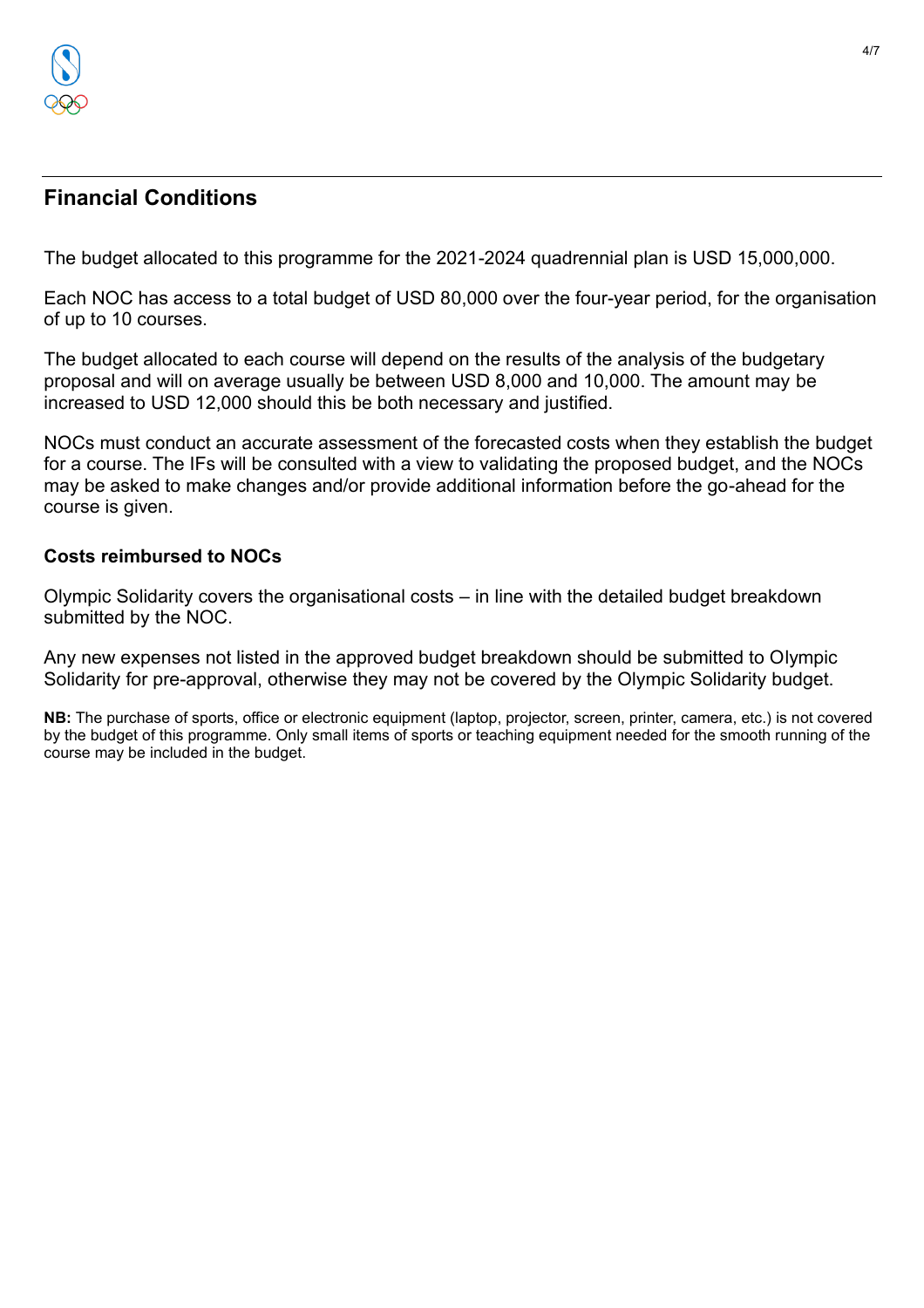## **Expert's expenses**

|                                                                             | For sport-based courses<br>organised in collaboration<br>with an IF                                                                                                                                                | For multisport<br>courses organised<br>in collaboration with<br>entities other than an IF                                                                                                                               | For multisport courses<br>organised directly by<br>the NOC                                                                                                                                                       |
|-----------------------------------------------------------------------------|--------------------------------------------------------------------------------------------------------------------------------------------------------------------------------------------------------------------|-------------------------------------------------------------------------------------------------------------------------------------------------------------------------------------------------------------------------|------------------------------------------------------------------------------------------------------------------------------------------------------------------------------------------------------------------|
| Which expenses?                                                             | The expert's transport<br>expenses (international<br>airline ticket in standard<br>economy class) + any<br>required visa and<br>vaccination costs<br>Per diem (amount<br>established in agreement<br>with each IF) | The expert's transport<br>expenses (international<br>airline ticket in standard<br>economy class) + any<br>required visa and<br>vaccination costs<br>Per diem (amount<br>established in agreement<br>with each partner) | The expert's transport<br>expenses (international<br>airline ticket in standard<br>economy class) + any<br>required visa and<br>vaccination costs<br>Per diem (amount<br>established beforehand<br>with the NOC) |
| Who is responsible<br>for paying the expert?                                | The IF concerned, as<br>they are in direct contact<br>with the expert                                                                                                                                              | The partner concerned,<br>as they are in direct<br>contact with the expert                                                                                                                                              | The host NOC/NF                                                                                                                                                                                                  |
| Reimbursement<br>by OS                                                      | <b>To the IF after submission</b><br>of the corresponding<br>invoice                                                                                                                                               | To the partner after<br>submission of the<br>corresponding invoice                                                                                                                                                      | To the NOC along with all<br>course-related costs as per<br>our standard procedure<br>(advance/balance payment)<br>upon receipt of the related<br>reports                                                        |
| Should these costs<br>be included in the<br><b>NOC budget</b><br>breakdown? | <b>NO</b>                                                                                                                                                                                                          | <b>NO</b>                                                                                                                                                                                                               | <b>YES</b>                                                                                                                                                                                                       |

# **Application Procedure**

# **1 – Request to hold a technical course**

NOCs must send their application through RELAY no later than three months before the intended period of the course. They can submit a choice of dates. However, the IF/partner may ask for the chosen period to be changed depending on the availability of the expert or other course-related parameters.

| <b>NOC</b> | Online submission of the application<br>Deadline: 3 months before the intended start date of the course | OS             |
|------------|---------------------------------------------------------------------------------------------------------|----------------|
| $NOC/NF$ > | Submission of the relevant technical details                                                            | $>$ IF/partner |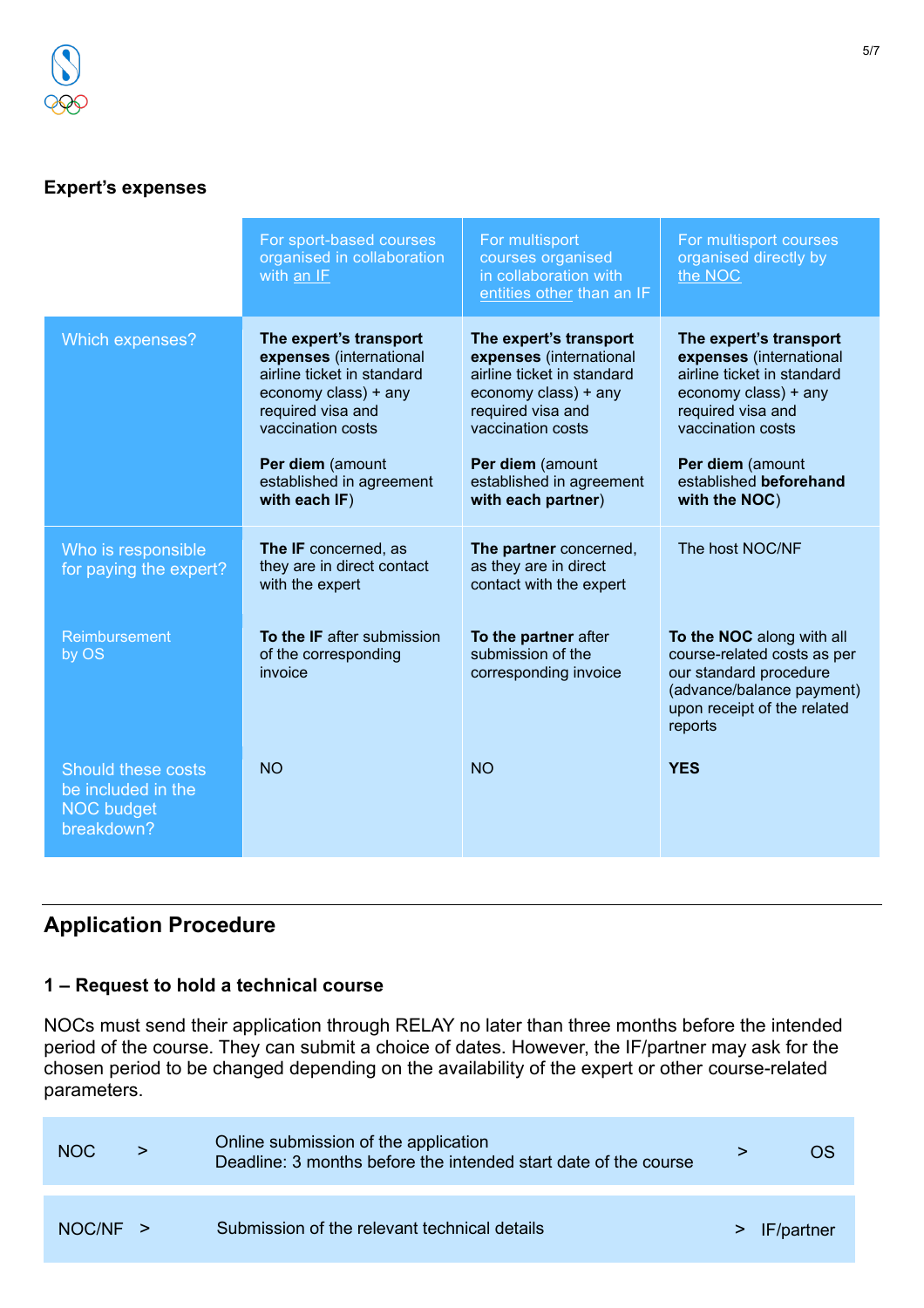### **2 – Analysis**

Olympic Solidarity will assess the application and will forward it to the IF/partner for technical assessment, with a view to enabling them to start the organisation of the course. Each IF/partner will appoint or endorse the expert to run the type of course requested.

To speed up the administrative process, the NOC must ensure that all the details needed to organise the training course are provided to the IF/partner, in line with the pre-established course parameters.

**NB:** In some cases, IFs/other partners may appoint more than one expert, depending on the discipline involved/number of participants/nature of the course, or due to other special circumstances. The NOC will then have to revise the course budget accordingly, in order to include the additional costs.

| OS           | Analysis of the application<br>Forward to the IF/partner for study                    | IF/partner |
|--------------|---------------------------------------------------------------------------------------|------------|
| IF/partner > | Analysis of the application<br>Contact with the NOC/NF to start organising the course | NOC/NF     |

### **3 – Approval**

Upon receiving confirmation from the IF/partner about the exact dates and expert(s), Olympic Solidarity will send an advance payment of 75% of the total budget allocated to the NOC for the course, no later than 30 days prior to the start of the course.

| $IF/partner$ > | Confirmation of exact dates and appointed expert(s)                                           | OS   |
|----------------|-----------------------------------------------------------------------------------------------|------|
|                |                                                                                               |      |
| OS             | Transfer of advance payment (75% of budget) and<br>OS electronic certificate of participation | NOC. |

### **4 – Organisation of the course**

Olympic Solidarity encourages the NOCs to set up an internal procedure for the organisation of the technical courses in collaboration with their NFs. This procedure will assist in clarifying the responsibilities of each party (e.g. HR and financial management, booking of the venues, required material and available equipment, protocol, reporting deadlines, etc.).

## **Olympic Solidarity electronic certificates of participation**

An electronic version of the certificate can be downloaded at any time through RELAY.

Each NOC is responsible for distributing the exact number of certificates required. The Olympic Solidarity certificates of participation must be given only to those participants who have attended the entire course.